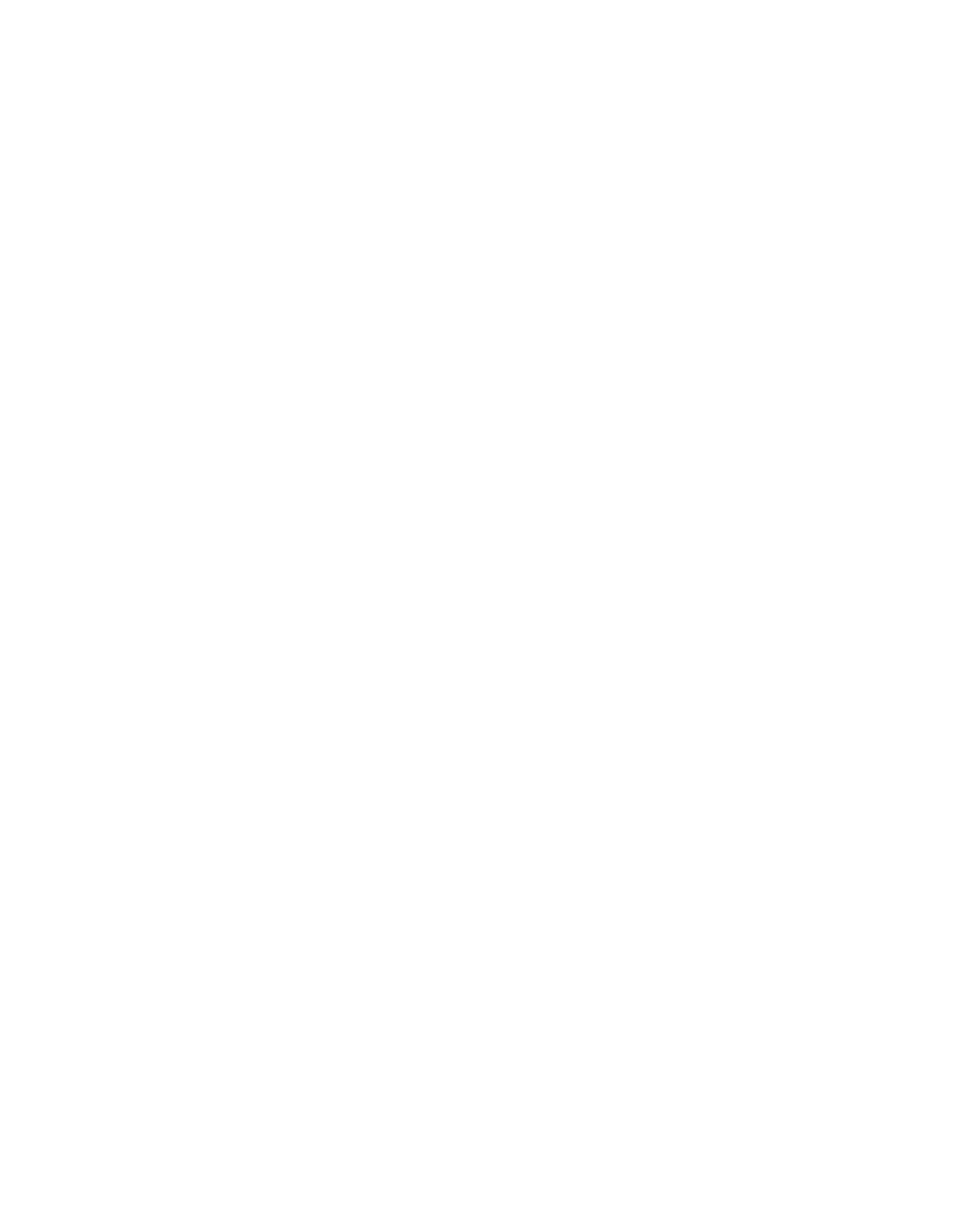## AN EIGENVALUE ESTIMATE AND ITS APPLICATION TO NON-SELFADJOINT JACOBI AND SCHRÖDINGER OPERATORS.

#### MARCEL HANSMANN

ABSTRACT. For bounded linear operators  $A, B$  on a Hilbert space H we show the validity of the estimate

$$
\sum_{\lambda \in \sigma_d(B)} \text{dist}(\lambda, \overline{\text{Num}}(A))^p \le \|B - A\|_{\mathcal{S}_p}^p, \quad p \ge 1,
$$

and apply it to recover and improve some Lieb-Thirring type inequalities for non-selfadjoint Jacobi and Schrödinger operators.

#### 1. INTRODUCTION

A classical result of Weyl asserts that the essential spectrum of a bounded linear operator A on some complex separable Hilbert space  $H$  is invariant under compact perturbations, that is, the essential spectra of A and B coincide if  $B - A$  is a compact operator on  $\mathcal{H}$ . In particular, the discrete eigenvalues of  $A$  and  $B$  (the isolated eigenvalues of finite algebraic multiplicity), if infinitely many, can accumulate at the joint essential spectrum only. In this paper, we would like to obtain more information on these discrete eigenvalues, and on their rate of accumulation to the essential spectrum, given the stronger assumption that  $B - A$  is an element of some von Neumann-Schatten ideal  $S_p$ . We recall that a compact operator K on  $\mathcal H$  is in  $S_p$ , where  $p > 0$ , if  $||K||_{s_p} := (\sum_n s_n(K)^p)^{1/p}$  is finite. Here  $s_1(K), s_2(K), \ldots$  are the non-zero eigenvalues of  $|K| := (K^*K)^{1/2}$  in non-increasing order and counted according to multiplicity.

To explain what we are aiming for, let us begin by recalling the following result of Kato.

**Theorem 1.1** (Kato, [19]). Let  $p \ge 1$  and let A, B be bounded selfadjoint operators on  $\mathfrak H$  such that  $B - A \in \mathcal S_p$ . Then there exist extended enumerations  $\{\alpha_j\}, \{\beta_j\}$  of the discrete eigenvalues of A, B, respectively, such that

$$
\sum_{j} |\alpha_{j} - \beta_{j}|^{p} \le ||B - A||_{s_{p}}^{p}.
$$
 (1)

<sup>2010</sup> Mathematics Subject Classification. 47A75, 47A12, 47B10, 35J10, 47B36. Key words and phrases. eigenvalue estimates, numerical range, Lieb-Thirring inequalities, Schrödinger operators, complex-valued potentials, Jacobi operators.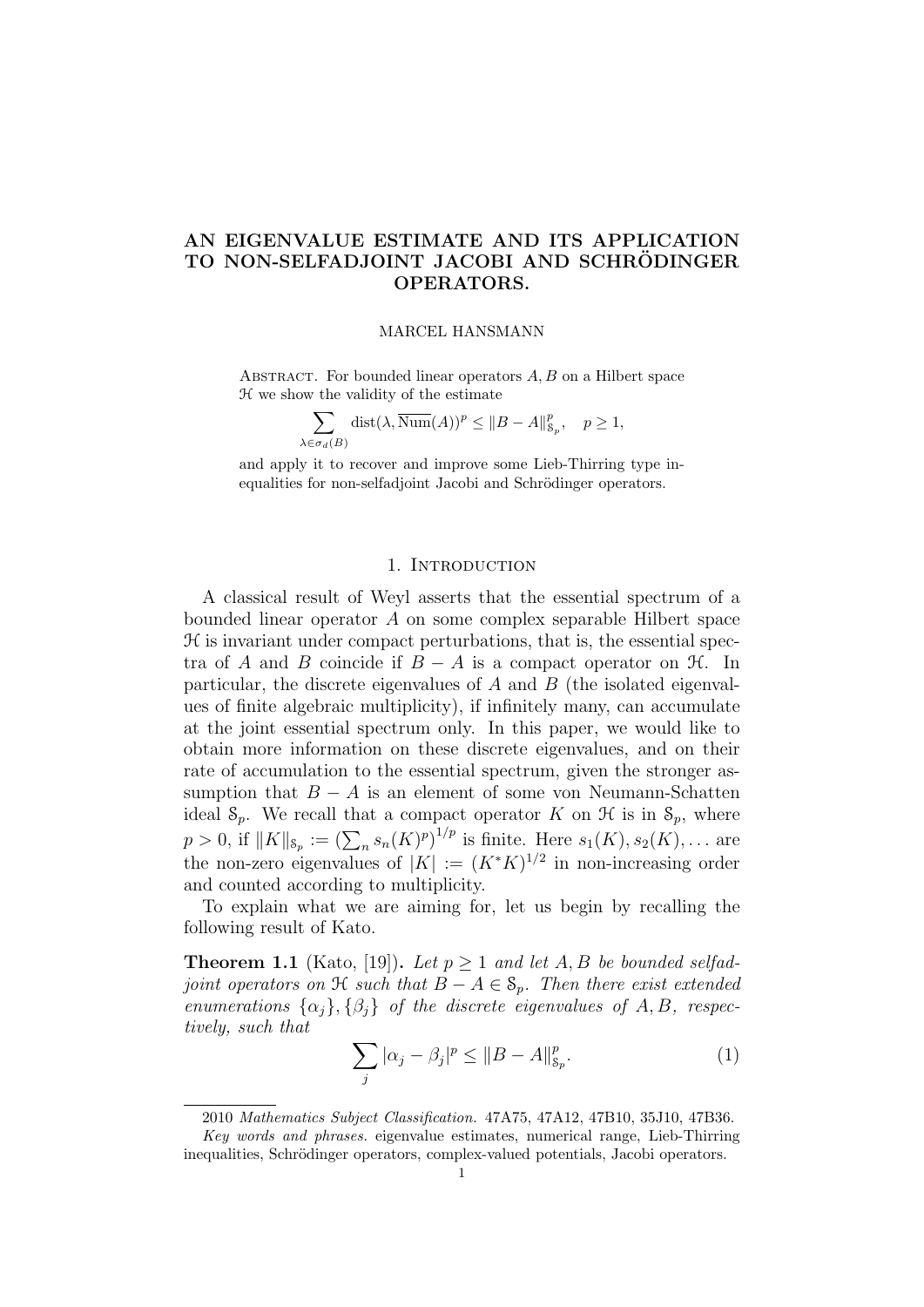#### 2 MARCEL HANSMANN

Here an extended enumeration of the discrete eigenvalues is a sequence which contains all the discrete eigenvalues, an eigenvalue of algebraic multiplicity m appearing exactly m-times, and which in addition may contain boundary points of the essential spectrum.

It is the aim of this paper to provide a "weaker" variant of Kato's theorem, which is valid given the mere assumption that  $B - A \in \mathcal{S}_p$ and which, in particular, does not require any additional assumptions (like selfadjointness) on the bounded operators A and B. Moreover, we will indicate the usefulness of this variant by applying it to recover and improve some recently established Lieb-Thirring type inequalities for non-selfadjoint Jacobi and Schrödinger operators.

As stated, Kato's theorem need certainly not be true for general A and  $B$  (see Example 1.1 below). However, it is known to remain correct if  $A, B$  and  $B - A$  are normal, as has been shown by Bhatia and Davis [3], or if A and B are unitary, provided a multiplicative constant  $\pi/2$ is added to the right-hand side of (1), see Bhatia and Sinha [4]. Some additional known results in the finite-dimensional case can be found in the monographs [1] and [2].

Since in applications we are usually interested in the discrete eigenvalues of the perturbed operator B only, as a first candidate for a weaker analog of (1) let us consider the estimate

$$
\sum_{\lambda \in \sigma_d(B)} \text{dist}(\lambda, \sigma(A))^p \le \|B - A\|_{\mathcal{S}_p}^p. \tag{2}
$$

Here  $\sigma(A)$  denotes the spectrum of A and we are summing over all discrete eigenvalues of B, where each eigenvalue is counted according to its algebraic multiplicity. This estimate is certainly weaker than estimate (1) since for all extended enumerations  $\{\alpha_i\}$ ,  $\{\beta_i\}$  of the discrete eigenvalues of A and B the sum in  $(2)$  is a lower bound for the sum in (1). However, while it has been shown by Bouldin [6] that (2) is valid for  $p \geq 2$  if A and B are normal operators (without the additional assumption that  $B - A$  is normal as well), even in the finite-dimensional case this inequality is far from being true for non-normal operators.

*Example 1.1.* Let  $\mathcal{H} = \mathbb{C}^2$  and  $p > 0$ . For  $x > 0$  define

$$
A = \begin{pmatrix} 0 & 1 \\ 0 & 0 \end{pmatrix} \text{ and } B(x) = \begin{pmatrix} 0 & 1 \\ x & 0 \end{pmatrix}.
$$
  
Then  $\sigma_d(A) = \{0\}, \sigma_d(B(x)) = \{\sqrt{x}, -\sqrt{x}\}\)$  and  

$$
\sum_{\lambda \in \sigma_d(B(x))} \text{dist}(\lambda, \sigma_d(A))^p = 2x^{p/2}.
$$

Moreover,  $||B(x) - A||_{\mathcal{S}_p}^p = x^p$ . But  $(2x^{p/2})/x^p = 2x^{-p/2}$ , which tends to infinity for  $x \to 0$ .

Hence, in order to obtain a variant of Kato's inequality which remains valid for general A and B, inequality  $(2)$  has to be further weakened.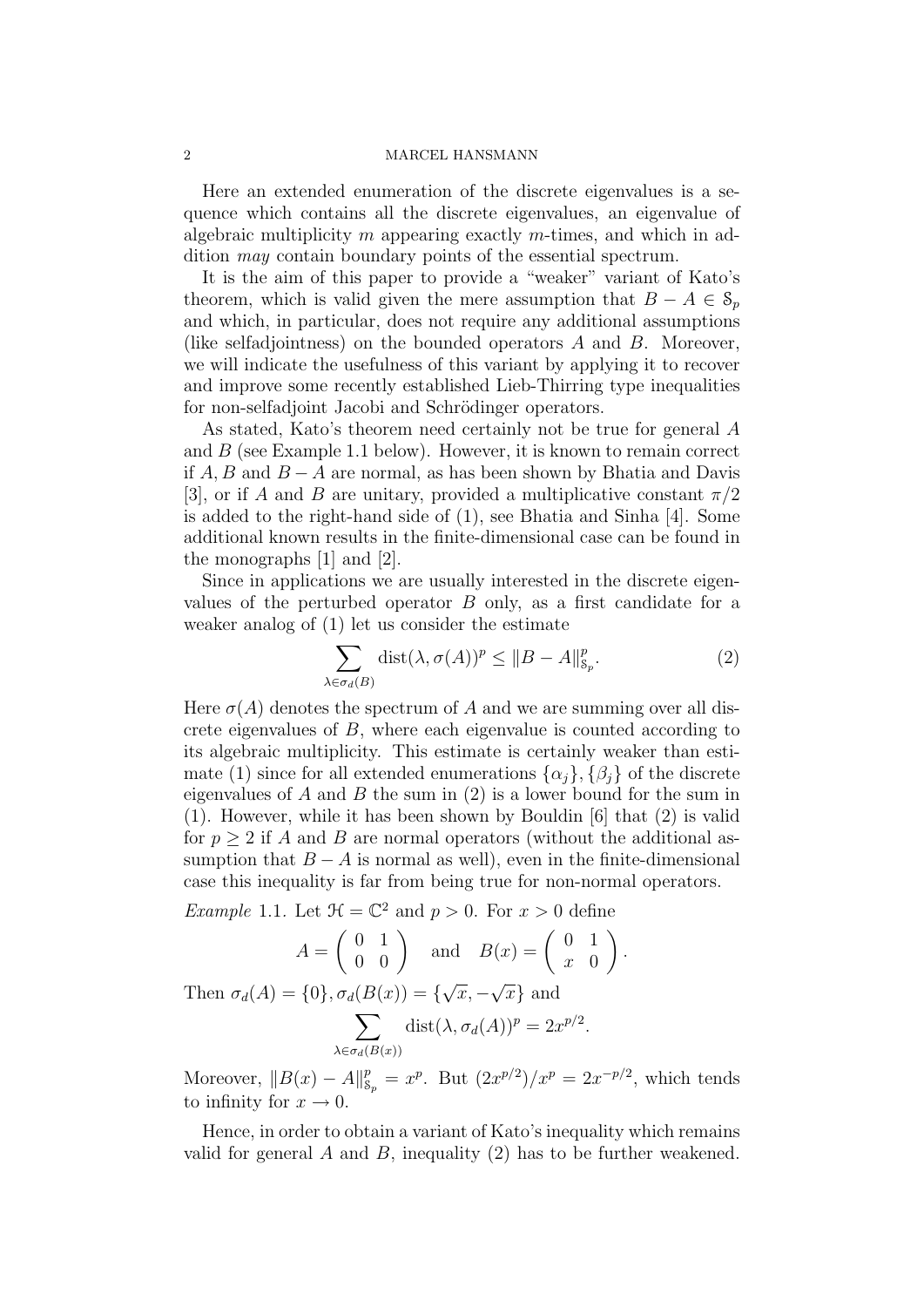We will see in the next section that the replacement of the spectrum of A by its numerical range is sufficient for this purpose.

#### 2. An eigenvalue estimate for bounded linear operators

In the following let us denote the ideal of bounded linear operators on H by B and let us recall that the numerical range of  $A \in \mathcal{B}$  is defined as

$$
\text{Num}(A) = \{ \langle Af, f \rangle : f \in \mathcal{H}, ||f|| = 1 \}.
$$

It is well known that the spectrum of A is contained in the closure of  $Num(A)$  and that  $Num(A)$  is always a convex set, see, e.g., [14].

The next theorem is our desired variant of Kato's theorem.

**Theorem 2.1.** Let  $p \geq 1$  and let  $A, B \in \mathcal{B}$  with  $B - A \in \mathcal{S}_p$ . Then

$$
\sum_{\lambda \in \sigma_d(B)} \text{dist}(\lambda, \overline{\text{Num}}(A))^p \le ||B - A||_{\mathcal{S}_p}^p,\tag{3}
$$

where each eigenvalue is counted according to its algebraic multiplicity.

Remark 2.1. In the following, let us agree that whenever a sum involving eigenvalues is considered, each eigenvalue is counted according to its algebraic multiplicity.

The short proof of Theorem 2.1 (and of all other results discussed in this paper) will be presented in Section 5. As we will see, it is a simple adaption of Bouldin's proof of inequality (2) for normal operators in [6]. Since  $\sigma(A) \subset \text{Num}(A)$  for  $A \in \mathcal{B}$ , we see that estimate (3) is indeed weaker than estimate (2). In particular, (3) only provides information on those eigenvalues of B that are situated outside the numerical range of A.

If A is normal, then the closure of its numerical range coincides with the convex hull of its spectrum (see [14] Theorem 1.4-4.), so the following corollary is a direct consequence of Theorem 2.1.

Corollary 2.1. Let  $p \ge 1$  and let  $A, B \in \mathcal{B}$  such that  $B - A \in \mathcal{S}_p$ . Moreover, let A be normal and let  $\sigma(A)$  be convex. Then

$$
\sum_{\lambda \in \sigma_d(B)} \text{dist}(\lambda, \sigma(A))^p \le \|B - A\|_{\mathcal{S}_p}^p. \tag{4}
$$

Estimate (4) need not be true if  $\sigma(A)$  is a non-convex set, see Remark 2.3 below. Moreover, we note that on an infinite-dimensional Hilbert space the assumption that A is normal and  $\sigma(A)$  is convex already implies that  $\sigma(A) = \sigma_{ess}(A)$ .

Remark 2.2. Corollary 2.1 improves upon a result of Borichev et al., see [5] Theorem 2.3. In the context of Jacobi operators they showed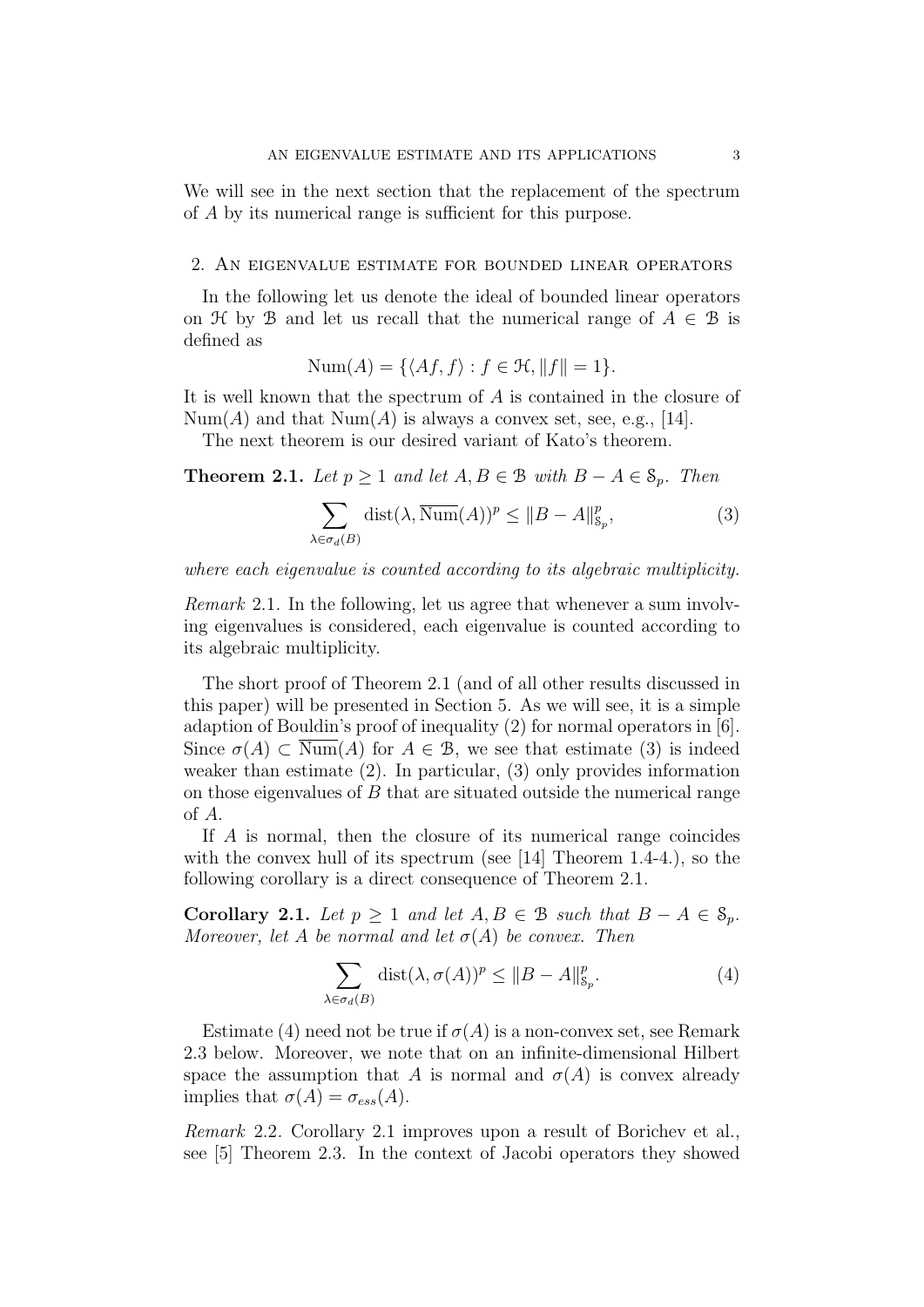that for A selfadjoint with  $\sigma(A) = [-2, 2]$  the following inequality holds for  $p > 1$  and every  $\varepsilon > 0$ 

$$
\sum_{\lambda \in \sigma_d(B)} \frac{\text{dist}(\lambda, [-2, 2])^{p+1+\varepsilon}}{|\lambda^2 - 4|} \le C(p, \varepsilon, \|B - A\|) \|B - A\|_{\mathcal{S}_p}^p. \tag{5}
$$

The proof of (5) uses methods of complex analysis and is thus completely different from (and more involved than) the method of proof we will use below. In particular, (4) is stronger than (5) since for  $\varepsilon \in (0,1)$ and  $\lambda \in \mathbb{C} \setminus [-2, 2]$ 

$$
dist(\lambda, [-2, 2])^{p} \ge C(\varepsilon) \frac{dist(\lambda, [-2, 2])^{p+1+\varepsilon}}{|\lambda^2 - 4|}.
$$

While we haven't yet touched upon the validity of Kato's theorem and its known generalizations in case that  $p \in (0, 1)$ , the next example shows that, in the stated generality, (3) need not be true in this case.

*Example* 2.1. Let  $p \in (0,1)$  and let  $\mathcal{H} = \mathbb{C}^n$  where  $n \geq 2$ . Further, let the  $n \times n$ -matrices A and  $B(x)$ ,  $x > 0$ , be defined by

$$
A = \begin{pmatrix} 0 & 1 & 0 \\ 0 & \ddots & \\ 0 & 0 & 1 \end{pmatrix}, \quad B(x) = A + \begin{pmatrix} 0 & 0 & \cdots & 0 \\ \vdots & \vdots & & \vdots \\ 0 & 0 & \cdots & 0 \\ x & 0 & \cdots & 0 \end{pmatrix}.
$$

Then  $\text{Num}(A) = \{\lambda : |\lambda| \leq \cos(\pi/(n+1))\}$ , see [15] Proposition 1, and  $\sigma_d(B(x)) = {\lambda : \lambda^n = x}.$  Moreover,  $||B(x) - A||_{s_p}^p = x^p$  and so for  $x \geq [\cos(\pi/(n+1))]^n$  we obtain

$$
\frac{\sum_{\lambda \in \sigma_d(B(x))} \text{dist}(\lambda, \text{Num}(A))^p}{\|B(x) - A\|_{\mathcal{S}_p}^p} = \frac{n[x^{1/n} - \cos(\pi/(n+1))]^p}{x^p}.
$$

Regarded as a function of  $x$  this quotient takes its maximum value

$$
\left(\frac{1 - 1/n}{\cos(\pi/(n+1))}\right)^{p(n-1)} n^{1-p}
$$

at  $x = [n(n-1)^{-1} \cos(\pi/(n+1))]^n$ . It remains to observe that for  $p \in (0, 1)$  this maximum value tends to infinity for  $n \to \infty$ .

*Remark* 2.3. Let A and  $B(x)$  be defined as in the previous example and set  $A' = B(1)$  and  $B' = A$ . Then A' is normal,  $||B' - A'||_{S_p}^p = 1$ and  $\sum_{\lambda \in \sigma_d(B')} \text{dist}(\lambda, \sigma_d(A'))^p = n$ . This shows that Corollary 2.1 need not be true if the spectrum of the unperturbed operator is non-convex.

Inequality (3) remains true for  $p \in (0,1)$  if A and B are selfadjoint operators. This is in contrast to Kato's theorem and inequality (2), which, as we will show in the Appendix, need not be true in this case.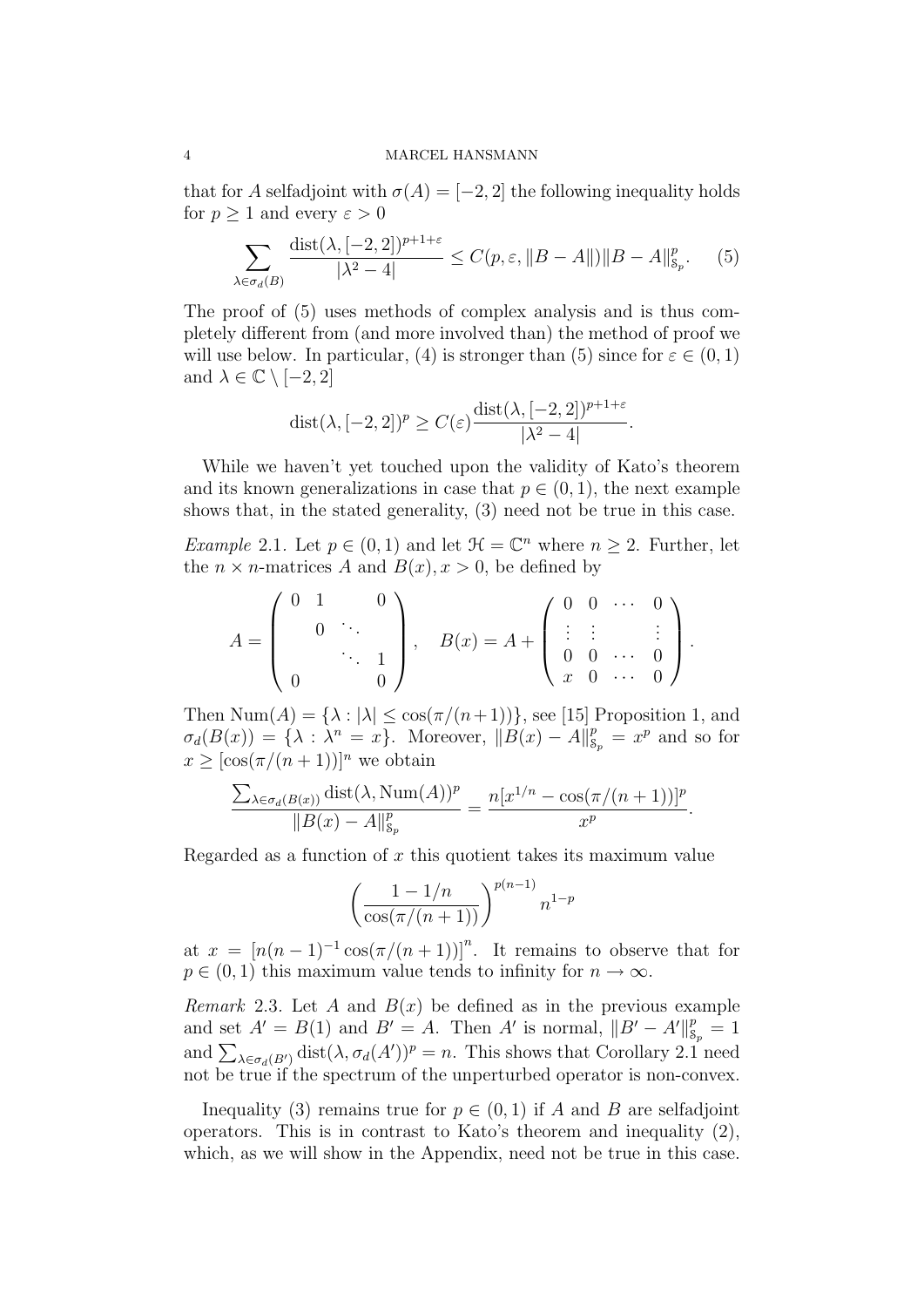**Theorem 2.2.** Let  $p \in (0,1)$  and let  $A, B \in \mathcal{B}$  be selfadjoint operators such that  $B - A \in \mathcal{S}_n$ . Then

$$
\sum_{\lambda \in \sigma_d(B)} \text{dist}(\lambda, \overline{\text{Num}}(A))^p \le \|B - A\|_{\mathcal{S}_p}^p. \tag{6}
$$

Here  $\overline{\text{Num}}(A) = [\min \sigma(A), \max \sigma(A)].$ 

Remark 2.4. Let  $H_0 \geq 0$  and  $H \geq -\omega$  (where  $\omega > 0$ ) be unbounded selfadjoint operators and suppose that  $e^{-tH} - e^{-tH_0} \in \mathcal{S}_p$  for some positive p and t. Given these assumptions the spectrum of H in  $(-\infty, 0)$ consists of discrete eigenvalues which can accumulate at 0 only. As a simple consequence of Theorem 2.2 and the spectral mapping theorem we obtain that

$$
\sum_{\lambda \in \sigma_d(H)} \text{dist}(e^{-t\lambda}, [0, 1])^p \le ||e^{-tH} - e^{-tH_0}||_{\mathcal{S}_p}^p. \tag{7}
$$

In particular, since  $e^x - 1 \geq x$  if  $x > 0$  we see that

$$
\sum_{\lambda \in \sigma_d(H), \lambda < 0} |\lambda|^p \le t^{-p} \|e^{-tH} - e^{-tH_0}\|_{\mathcal{S}_p}^p. \tag{8}
$$

The validity of (8) was previously known only with an additional multiplicative constant  $C(H, p) \geq 1$  on the right-hand side of the inequality, see Demuth and Katriel [9] and Hansmann [16]. We also note that for  $p \geq 1$ , due to Corollary 2.1, inequality (7) remains valid when the assumption that  $H$  is selfadjoint and semi-bounded is replaced with the assumption that  $-H$  is the generator of a strongly continuous semigroup, see [10] for the relevant definitions.

### 3. APPLICATION TO SCHRÖDINGER OPERATORS

In this section we apply the results of Section 2 to recover and improve some Lieb-Thirring type inequalities for Schrödinger operators with complex-valued potentials. For earlier results on this topic we refer to Frank et al. [11], Bruneau and Ouhabaz [7], Laptev and Safronov [21], Demuth et al. [8] and Safronov [23].

We begin with an application of Theorem 2.1 to unbounded operators. To this end, let us denote the class of all closed operators in H by C.

**Theorem 3.1.** Let  $H_0 \in \mathcal{C}$  be selfadjoint with  $\sigma(H_0) \subset [0,\infty)$ . Moreover, let  $H \in \mathcal{C}$  and assume that  $(a+H_0)^{-1} - (a+H)^{-1} \in \mathcal{S}_p$  for some  $p \ge 1$  and some  $a > 0$  with  $-a \notin \sigma(H) \cup \sigma(H_0)$ . Then

$$
\sum_{\lambda \in \sigma_d(H), \text{Re}(\lambda) > 0} \frac{|\operatorname{Im}(\lambda)|^p}{|\lambda + a|^{2p}} \le ||(a + H_0)^{-1} - (a + H)^{-1}||_{\mathcal{S}_p}^p. \tag{9}
$$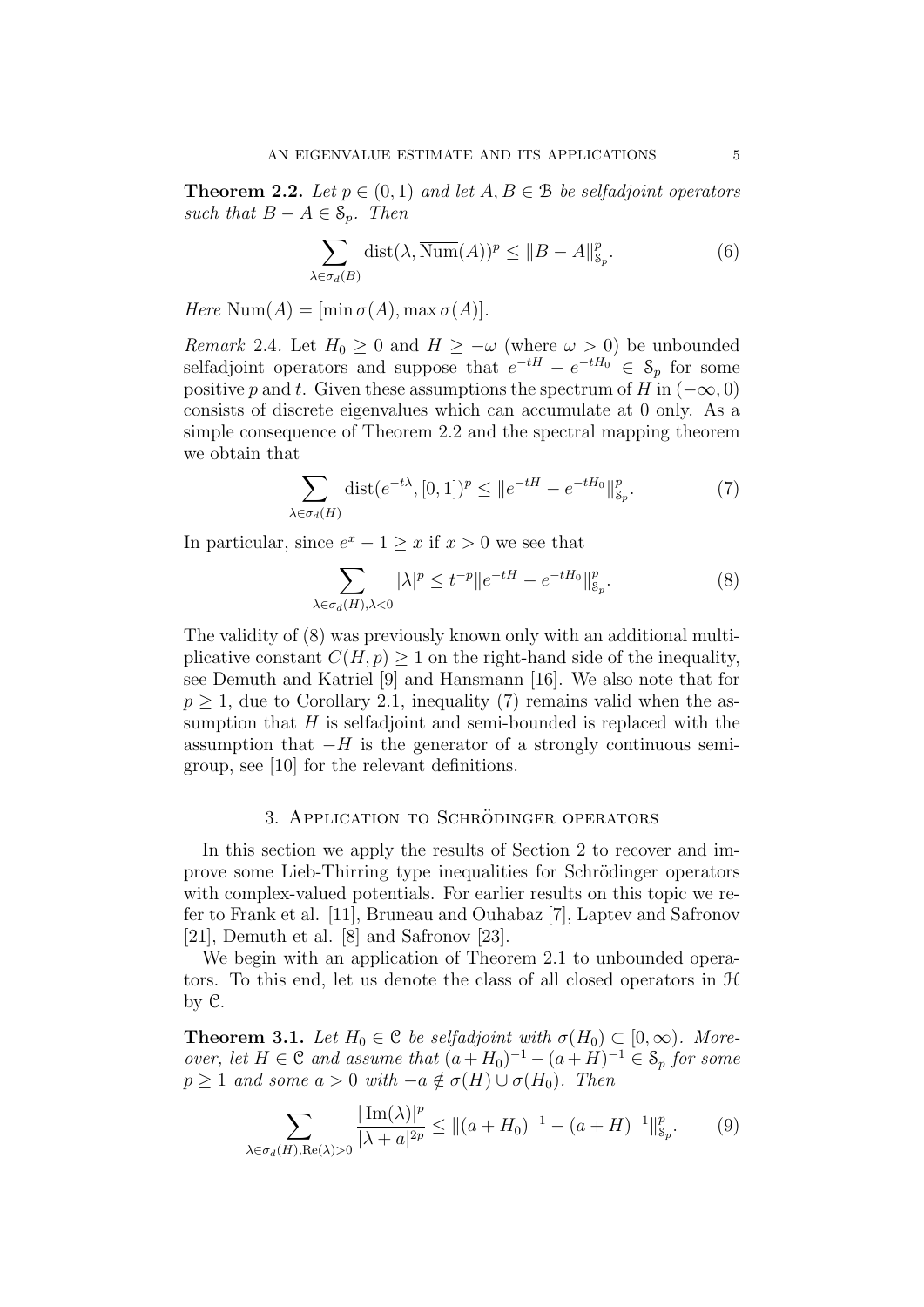Remark 3.1. The assumptions of the previous theorem imply that  $\sigma_d(H)$  is contained in  $\mathbb{C} \setminus [0,\infty)$ , with possible accumulation points in  $[0, \infty)$ . We have restricted our consideration to eigenvalues with positive real part in order to avoid some technical difficulties and because this is sufficient for our later purposes.

In the following, let us set  $H = -\Delta + V$  operating in  $L^2(\mathbb{R}^d)$ ,  $d \geq 1$ . More precisely, we assume that  $V \in L^p(\mathbb{R}^d)$ , where  $p > d/2$  if  $d \geq 2$ and  $p \geq 1$  if  $d = 1$ , and we define H as the unique m-sectorial operator associated to the closed, densely defined, sectorial form

$$
\mathcal{E}(f,g) = \langle \nabla f, \nabla g \rangle + \langle Vf, g \rangle, \quad \text{Dom}(\mathcal{E}) = W^{1,2}(\mathbb{R}^d).
$$

Given these assumptions the resolvent difference  $(a+H)^{-1} - (a-\Delta)^{-1}$ is compact for a sufficiently large and so the spectrum of H consists of  $[0, \infty)$  and a possible set of discrete eigenvalues, which can accumulate at  $[0, \infty)$  only. An application of Theorem 3.1 will now allow us to prove the following result.

**Theorem 3.2.** Let  $V \in L^p(\mathbb{R}^d)$ , where  $p > d/2$  if  $d \geq 2$  and  $p \geq 1$  if  $d = 1$ . Moreover, let  $\text{Re}(V) \geq 0$ . Then for every  $a > 0$ 

$$
\sum_{\lambda \in \sigma_d(H)} \frac{|\operatorname{Im}(\lambda)|^p}{|\lambda + a|^{2p}} \le C_0 a^{d/2 - 2p} \|\operatorname{Im}(V)\|_{L^p}^p. \tag{10}
$$

The constant  $C_0$  is given explicitly by

$$
C_0 = (2\pi)^{-d} \int_{\mathbb{R}^d} \frac{dx}{(|x|^2 + 1)^p}.
$$
 (11)

Remark 3.2. The assumption that  $\text{Re}(V) > 0$  implies that  $\sigma(H)$  is contained in the right half-plane.

Choosing  $a = 1$  in (10) we obtain a slight improvement of a recent result of Laptev and Safronov who showed in [21], Theorem 1, that

$$
\sum_{\lambda \in \sigma_d(H)} \left( \frac{|\operatorname{Im}(\lambda)|}{|\lambda + 1|^2 + 1} \right)^p \le C_0 ||\operatorname{Im}(V)||_{L^p}^p. \tag{12}
$$

.

More importantly, the free parameter  $a$  in (10) can be used to derive the following stronger estimate on the eigenvalues of  $-\Delta + V$ , which takes the behavior of the eigenvalues near 0 and  $\infty$  into better account.

**Theorem 3.3.** Let  $V \in L^p(\mathbb{R}^d)$ , where  $p > d/2$  if  $d \geq 2$  and  $p \geq 1$  if  $d = 1$ . Moreover, let  $\text{Re}(V) \geq 0$ . Then for every  $\kappa > 0$ 

$$
\sum_{\lambda \in \sigma_d(H), |\lambda| < 1} \frac{|\operatorname{Im}(\lambda)|^p}{|\lambda|^{d/2 - \kappa}} + \sum_{\lambda \in \sigma_d(H), |\lambda| \ge 1} \frac{|\operatorname{Im}(\lambda)|^p}{|\lambda|^{d/2 + \kappa}} \le C_0 C_1 \|\operatorname{Im}(V)\|_{L^p}^p. (13)
$$

Here the constant  $C_0$  is as defined in (11) and  $C_1$  is given explicitly by

$$
C_1 = \left( \int_0^\infty \frac{ds}{s^{1-\kappa}(1+s)^{2\kappa}} \right) \left( \int_0^\infty ds \frac{s^{2p-1-d/2+\kappa}}{(1+s)^{2(p+\kappa)}} \right)^{-1}
$$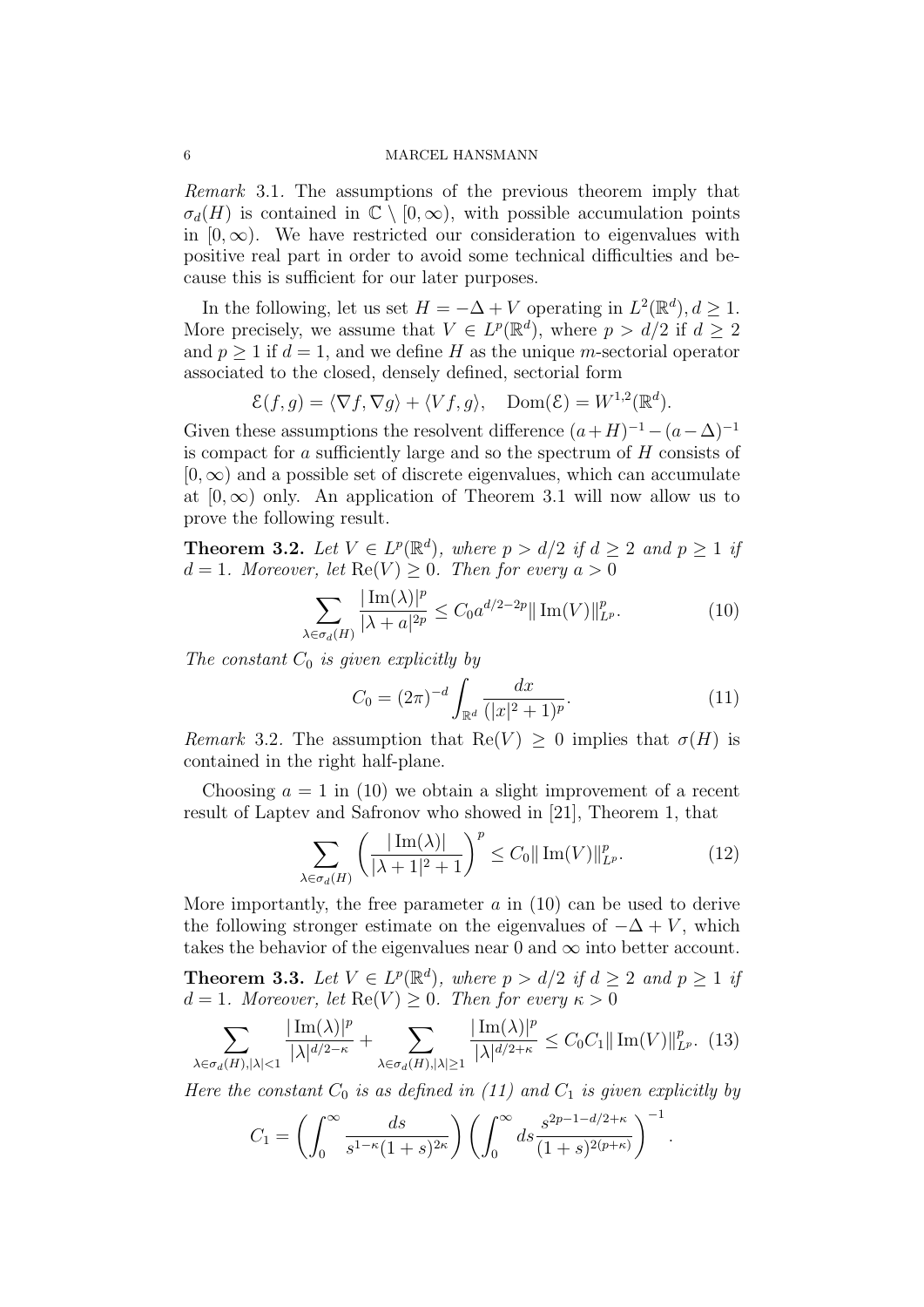*Remark* 3.3. The choice of the unit disk in  $(13)$  is somewhat arbitrary and it can be replaced with any other disk centered at zero by a suitable adaption of the constant on the right-hand side. The point is that we obtain a different estimate for eigenvalues accumulating to zero and for eigenvalues accumulating to  $(0, \infty)$ , respectively.

If we were allowed to choose  $\kappa = 0$  in (13), then this inequality could be rewritten as

$$
\sum_{\lambda \in \sigma_d(H)} \frac{\text{dist}(\lambda, [0, \infty))^p}{|\lambda|^{d/2}} \le C(p, d) ||\operatorname{Im}(V)||^p_{L^p},\tag{14}
$$

which seems like a natural generalization of the selfadjoint Lieb-Thirring inequality  $\sum_{\lambda \leq 0, \lambda \in \sigma_d(H)} |\lambda|^{p-d/2} \leq C(p, d) ||V_-||_{L^p}^p$  to the non-selfadjoint setting. Whether  $(14)$  is indeed valid for Schrödinger operators with complex-valued potentials remains an interesting open question.

#### 4. Application to Jacobi operators

Next, we apply the results of Section 2 to recover and improve known Lieb-Thirring type estimates for selfadjoint and non-selfadjoint Jacobi operators. The first results on this topic are due to Hundertmark and Simon [18], who considered the selfadjoint case. Their results have been extended to non-selfadjoint operators by Golinskii and Kupin [13], Borichev et al. [5] and Hansmann and Katriel [17].

Let  ${a_k}_{k \in \mathbb{Z}}$ ,  ${b_k}_{k \in \mathbb{Z}}$  and  ${c_k}_{k \in \mathbb{Z}}$  be bounded complex sequences. The associated Jacobi operator  $J = J(a_k, b_k, c_k) : l^2(\mathbb{Z}) \to l^2(\mathbb{Z})$  is defined as

$$
(Ju)(k) = a_{k-1}u(k-1) + b_ku(k) + c_ku(k+1),
$$

that is, with respect to the standard basis of  $l^2(\mathbb{Z})$  we have

$$
J = \begin{pmatrix} \ddots & \ddots & \ddots & & & \\ & a_{-1} & b_0 & c_0 & & & \\ & & a_0 & b_1 & c_1 & & \\ & & & a_1 & b_2 & c_2 & \\ & & & & & \ddots & \ddots & \ddots \end{pmatrix}.
$$

Throughout we assume that  $J$  is a compact perturbation of the free Jacobi operator  $J_0 = J(1, 0, 1)$ , i.e.,

$$
(J_0u)(k) = u(k-1) + u(k+1).
$$

The spectrum of  $J_0$  coincides with the interval  $[-2, 2]$  and so the compactness of  $J - J_0$  implies that  $\sigma(J)$  consists of  $[-2, 2]$  and a possible set of discrete eigenvalues, which can accumulate at [−2, 2] only. We remark that, defining the sequence  $d = \{d_k\}_{k \in \mathbb{Z}}$  as

$$
d_k = \max\Big(|a_{k-1} - 1|, |a_k - 1|, |b_k|, |c_{k-1} - 1|, |c_k - 1|\Big),\tag{15}
$$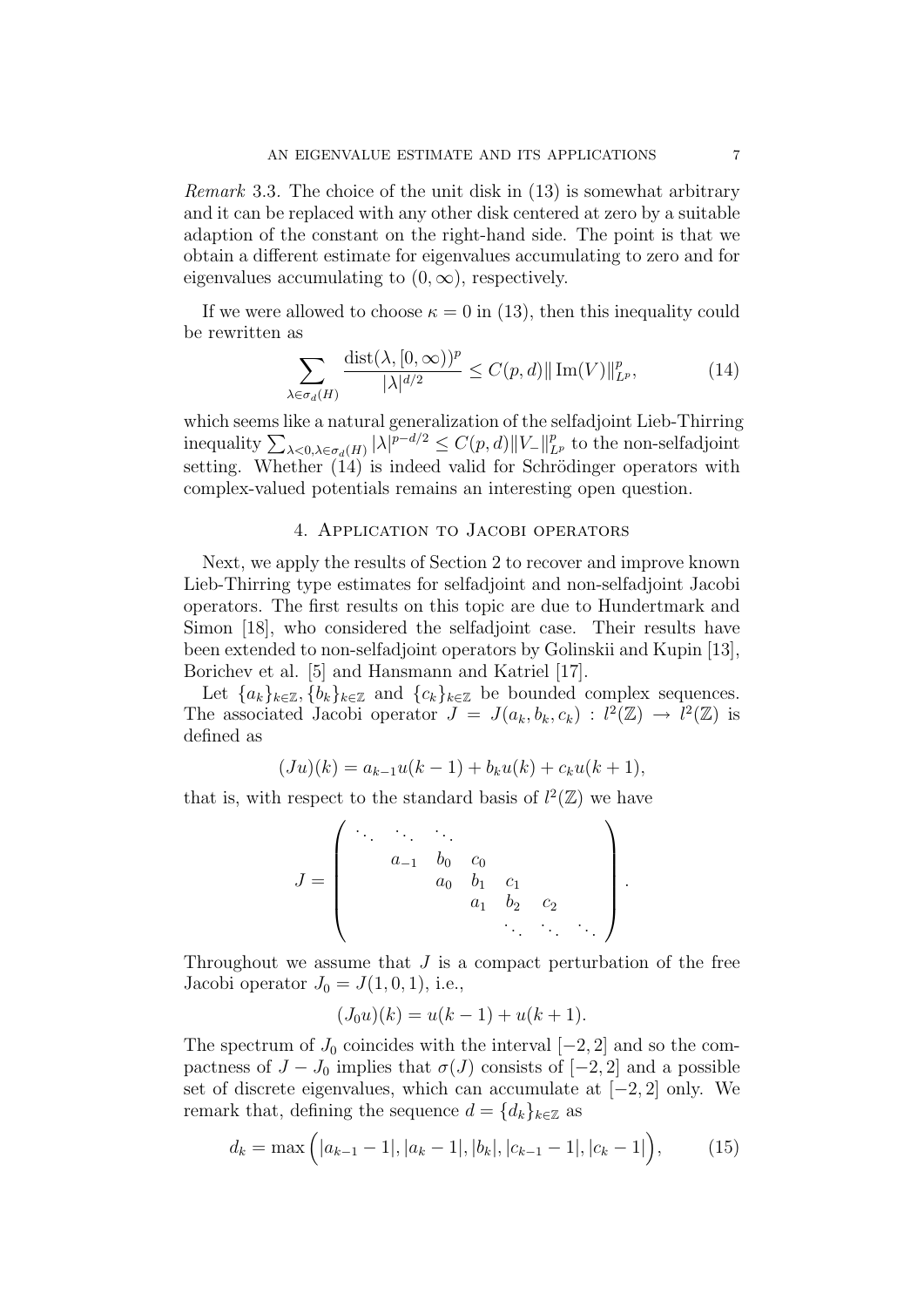the compactness of  $J-J_0$  is equivalent to  $d_k$  converging to 0. Moreover, it can be shown that for  $p > 0$ ,

$$
||J - J_0||_{s_p} \le 3||d||_{l^p},\tag{16}
$$

see, e.g., [17], Lemma 8. We begin our discussion with the following result for selfadjoint Jacobi operators, which is an immediate consequence of Theorem 2.2 and estimate (16).

**Theorem 4.1.** For  $\{a_k\} \subset \mathbb{C}, \{b_k\} \subset \mathbb{R}$  and  $c_k = \overline{a}_k$  let  $J = J(a_k, b_k, c_k)$ be defined as above. Moreover, let  $d = \{d_k\}$  be defined by (15). Then for  $p > 0$ 

$$
\sum_{\lambda \in \sigma_d(J), \lambda < -2} |\lambda + 2|^p + \sum_{\lambda \in \sigma_d(J), \lambda > 2} |\lambda - 2|^p \le C(p) \|d\|_{l^p}^p. \tag{17}
$$

For  $p \geq 1$  this inequality is due to Hundertmark and Simon, see [18] Theorem 4. For  $p \in (0,1)$  it seems to be new.

Remark 4.1. Actually, in [18], Theorem 4, the authors state that their inequality is true for  $p \geq 1/2$ . However, in their proof they consider the case  $p \geq 1$  only.

Let us consider the non-selfadjoint case next. As before, the following theorem is a direct consequence of Corollary 2.1 and estimate (16).

**Theorem 4.2.** For  $\{a_k\}, \{b_k\}, \{c_k\} \subset \mathbb{C}$  let  $J = J(a_k, b_k, c_k)$  be defined as above. Moreover, let  $d = \{d_k\}$  be defined by (15). Then for  $p \geq 1$ 

$$
\sum_{\lambda \in \sigma_d(J)} \text{dist}(\lambda, [-2, 2])^p \le C(p) \|d\|_{l^p}^p. \tag{18}
$$

Inequality (18) improves upon results of Borichev et al., see [5] Theorem 2.3, and complements a result of Hansmann and Katriel, who showed in [17], Theorem 1, that for  $p > 1$  and  $\varepsilon > 0$ ,

$$
\sum_{\lambda \in \sigma_d(J)} \frac{\text{dist}(\lambda, [-2, 2])^{p+\varepsilon}}{|\lambda^2 - 4|^{1/2}} \le C(p, \varepsilon) \|d\|_{l^p}^p,
$$

and that a similar estimate, with the exponent 1/2 replaced by the exponent  $1/2+\epsilon/4$  in the denominator, is true for  $p=1$  as well. Indeed, while the last inequality provides stronger estimates on sequences of eigenvalues converging to  $\pm 2$ , respectively, inequality (18) provides a better estimate on eigenvalues converging to some point in  $(-2, 2)$ .

## 5. Proofs

**Proof of Theorem 2.1.** Let us recall that the pth Schatten norm of a linear operator  $K$  on  $\mathcal H$  can be computed using the following identity, see [24] Proposition 2.6.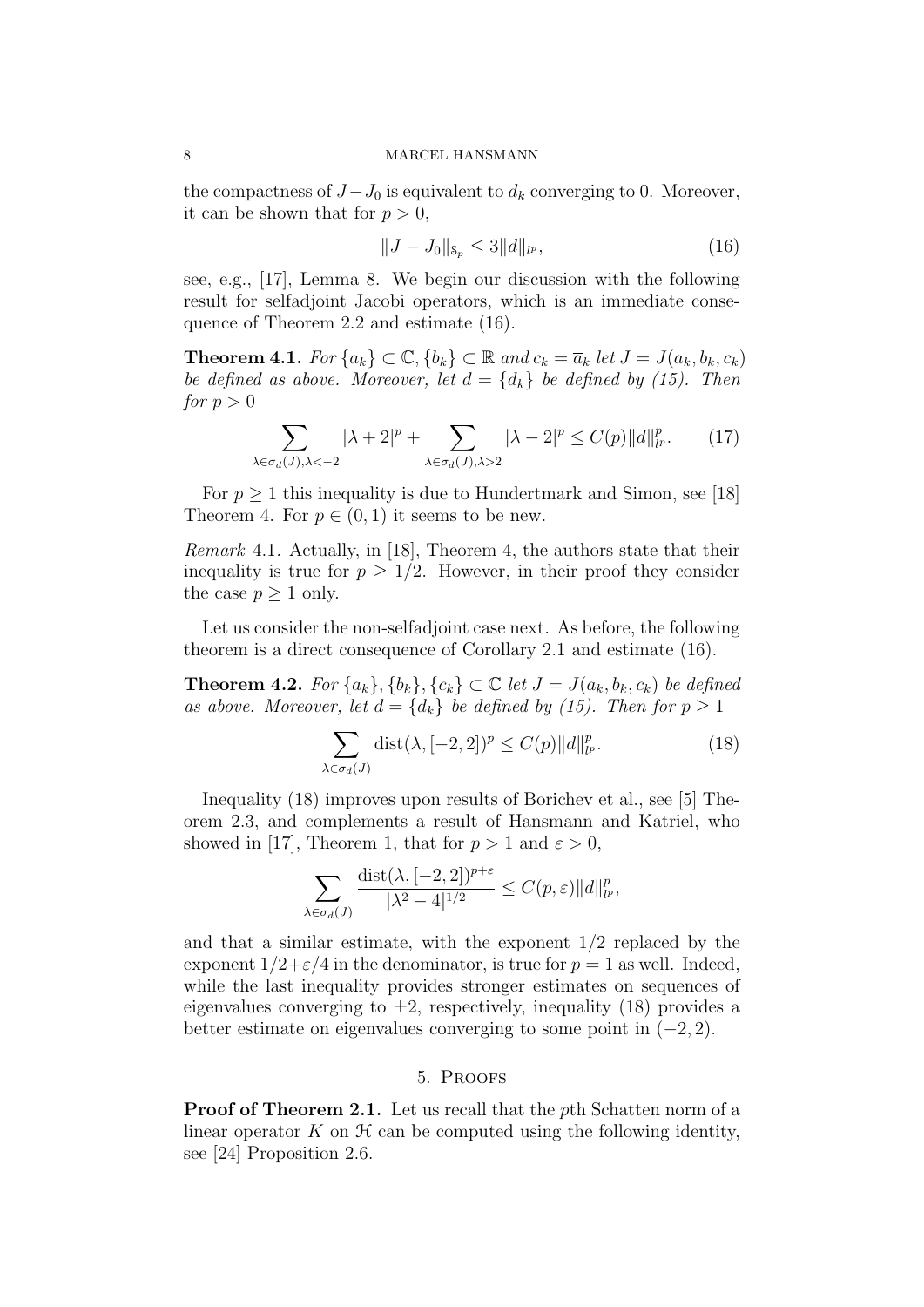**Lemma 5.1.** Let  $K \in \mathcal{S}_p$ , where  $p \geq 1$ . Then

$$
||K||_{\mathcal{S}_p}^p = \sup_{\{e_n\},\{f_n\}} \left\{ \sum_n |\langle Ke_n, f_n \rangle|^p \right\},\tag{19}
$$

where the supremum is taken with respect to arbitrary (finite or infinite) orthonormal sequences  $\{e_n\}$  and  $\{f_n\}$  in  $\mathfrak{H}$ .

We also need the next result known as Schur's lemma (see, e.g., [12] Remark 4.1 on page 17).

**Lemma 5.2.** Let  $B \in \mathcal{B}$  and let  $\lambda_1, \lambda_2, \ldots$  denote an enumeration of  $\sigma_d(B)$ , where each eigenvalue is counted according to its algebraic multiplicity and equal eigenvalues are denoted successively. Then there exists an orthonormal sequence  $\{e_n\}$  in  $H$  and a sequence of complex numbers  $\{b_{jk}\}\$  such that

$$
Be_n = b_{n1}e_1 + b_{n2}e_2 + \ldots + b_{nn}e_n \quad and \quad b_{nn} = \lambda_n. \tag{20}
$$

Starting with the proof of Theorem 2.1, as in Schur's lemma let  $\lambda_1, \lambda_2, \ldots$  denote an enumeration of  $\sigma_d(B)$  and let  $\{e_n\}$  be a corresponding orthonormal sequence satisfying (20). Then we obtain from (19) that for  $p > 1$ 

$$
||B - A||_{S_p}^p \ge \sum_n |\langle (B - A)e_n, e_n \rangle|^p = \sum_n |\langle Be_n, e_n \rangle - \langle Ae_n, e_n \rangle|^p.
$$

Using (20) we have  $\langle Be_n, e_n \rangle = \lambda_n$  and so

$$
||B - A||_{S_p}^p \ge \sum_n |\lambda_n - \langle Ae_n, e_n \rangle|^p \ge \sum_n \text{dist}(\lambda_n, \overline{\text{Num}}(A))^p
$$

as desired.

Proof of Theorem 2.2. First, let us introduce some notation: If  $B \in \mathcal{B}$  is selfadjoint then we denote by

$$
\lambda_1^- \leq \lambda_2^- \leq \ldots \leq \inf \sigma_{ess}(B)
$$
 and  $\lambda_1^+ \geq \lambda_2^+ \geq \ldots \geq \sup \sigma_{ess}(B)$ 

the eigenvalues of B, counted according to multiplicity, situated below and above the essential spectrum of B, respectively. If there exist only N eigenvalues below (above) the essential spectrum, then we set

 $\lambda_{N+1}^- = \lambda_{N+2}^- = \ldots = \inf \sigma_{ess}(B) \quad (\lambda_{N+1}^+ = \lambda_{N+2}^+ = \ldots = \sup \sigma_{ess}(B)).$ Remark 5.1. Since  $\sigma_{ess}(B)$  is empty if  $H$  is finite-dimensional, we set  $\inf \emptyset = +\infty$  and  $\sup \emptyset = -\infty$ .

For a proof of the following min-max principle we refer to [22], Theorem XIII.1.

**Proposition 5.1.** Let  $B \in \mathcal{B}$  be selfadjoint. Then for every  $n \in \mathbb{N}$  we have

$$
\lambda_n^+ = \inf_{\mathsf{W}\subset \mathcal{H}, \dim(\mathsf{W}) = n-1} \ \sup_{\psi \in \mathsf{W}^\perp, ||\psi|| = 1} \langle B\psi, \psi \rangle
$$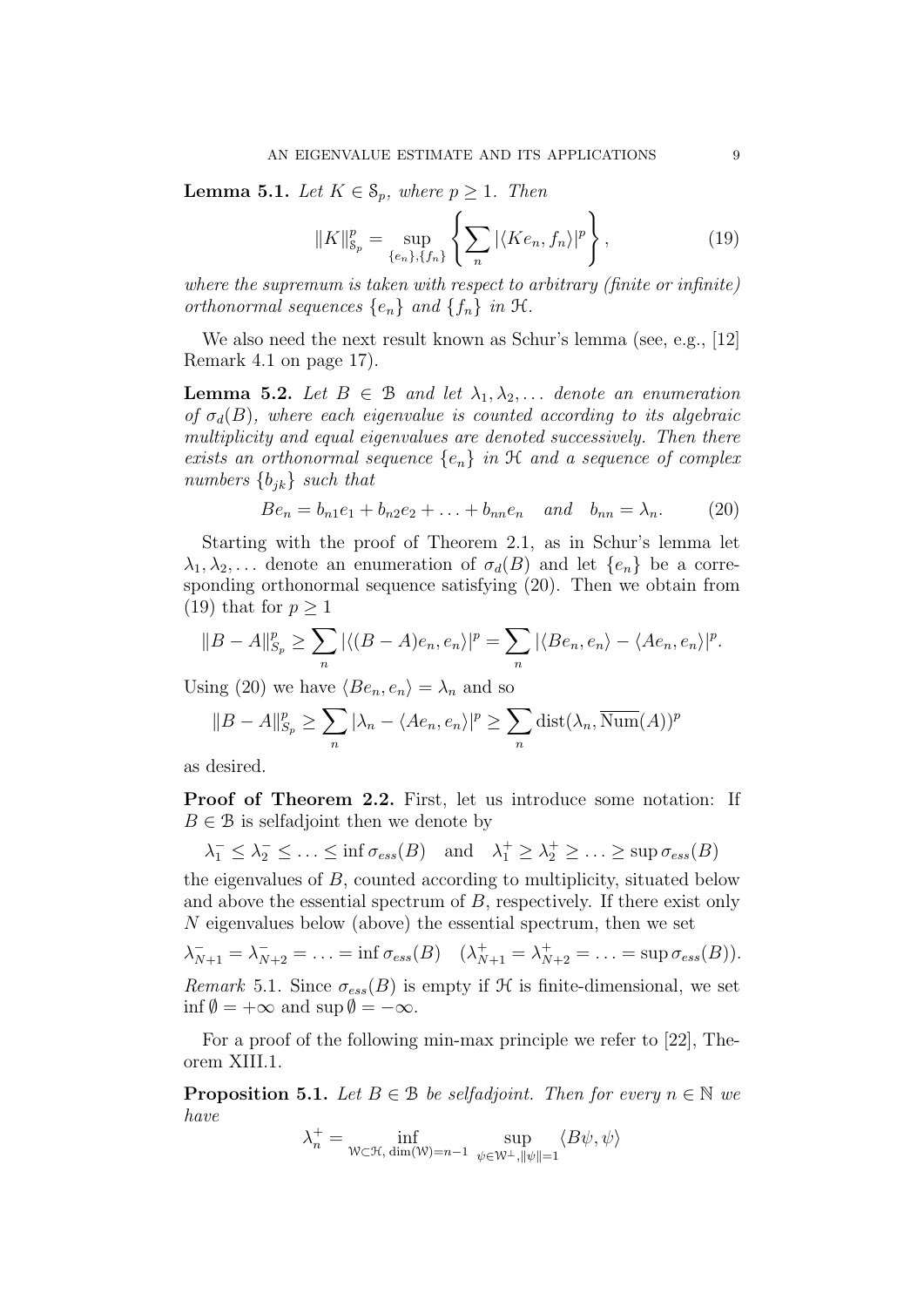and

$$
\lambda_n^- = \sup_{\mathcal{W} \subset \mathcal{H}, \dim(\mathcal{W}) = n-1} \inf_{\psi \in \mathcal{W}^\perp, \|\psi\|=1} \langle B\psi, \psi \rangle.
$$

The next lemma is the main ingredient in the proof of Theorem 2.2.

**Lemma 5.3.** Let  $A, B \in \mathcal{B}$  be selfadjoint with  $B - A \in \mathcal{S}_{\infty}$ . Let  $a =$ inf Num(A) and  $b = \sup \text{Num}(A)$ , and let  $\lambda_1^-(B) \leq \lambda_2^-(B) \leq \ldots \leq a$ and  $\lambda_1^+(B) \geq \lambda_2^+(B) \geq \ldots \geq b$  denote the eigenvalues of B (counted according to multiplicity) situated below a and above b, respectively. Then

$$
a - \lambda_n^{-}(B) \le s_n((B - A)_-)
$$
 (21)

and

$$
\lambda_n^+(B) - b \le s_n((B - A)_+). \tag{22}
$$

Remark 5.2. We note that  $\sigma_{ess}(A) = \sigma_{ess}(B)$  since  $B - A$  is compact. Hence, we have  $\text{inf Num}(A) \leq \text{inf }\sigma_{ess}(B)$  and  $\text{sup Num}(A) \geq$  $\sup \sigma_{ess}(B)$ . Moreover, we recall that

$$
(B - A)_{\pm} = 1/2 (|B - A| \pm (B - A))
$$

denote the positive and negative parts of  $B - A$ , respectively.

Proof of Lemma 5.3. Since  $A \ge a$ , and so  $(B - A)_{-} \ge A - B \ge a - B$ , we obtain from Proposition 5.1 that

$$
a - \lambda_n^{-}(B) = a - \sup_{\mathcal{W} \subset \mathcal{H}, \dim(\mathcal{W}) = n-1} \inf_{\psi \in \mathcal{W}^{\perp}, ||\psi|| = 1} \langle B\psi, \psi \rangle
$$
  
\n
$$
= \inf_{\mathcal{W} \subset \mathcal{H}, \dim(\mathcal{W}) = n-1} \sup_{\psi \in \mathcal{W}^{\perp}, ||\psi|| = 1} \langle (a - B)\psi, \psi \rangle
$$
  
\n
$$
\leq \inf_{\mathcal{W} \subset \mathcal{H}, \dim(\mathcal{W}) = n-1} \sup_{\psi \in \mathcal{W}^{\perp}, ||\psi|| = 1} \langle (B - A)_{-} \psi, \psi \rangle
$$
  
\n
$$
= \lambda_n^{+}((B - A)_{-}) = s_n((B - A)_{-}).
$$

The proof of (22) is completely analogous and is therefore omitted.  $\Box$ 

We are now prepared for the proof of Theorem 2.2: Let  $a = \inf Num(A)$ and  $b = \sup \text{Num}(A)$ . Since for  $p > 0$  we can write

$$
\sum_{\lambda \in \sigma_d(B)} \text{dist}(\lambda, \overline{\text{Num}}(A))^p = \sum_{\lambda \in \sigma_d(B), \lambda < a} (a - \lambda)^p + \sum_{\lambda \in \sigma_d(B), \lambda > b} (\lambda - b)^p,
$$

the validity of (6) is a consequence of Lemma 5.3 and the fact that

$$
\|(B-A)_{-}\|_{\mathcal{S}_p}^p+\|(B-A)_{+}\|_{\mathcal{S}_p}^p=\|B-A\|_{\mathcal{S}_p}^p.
$$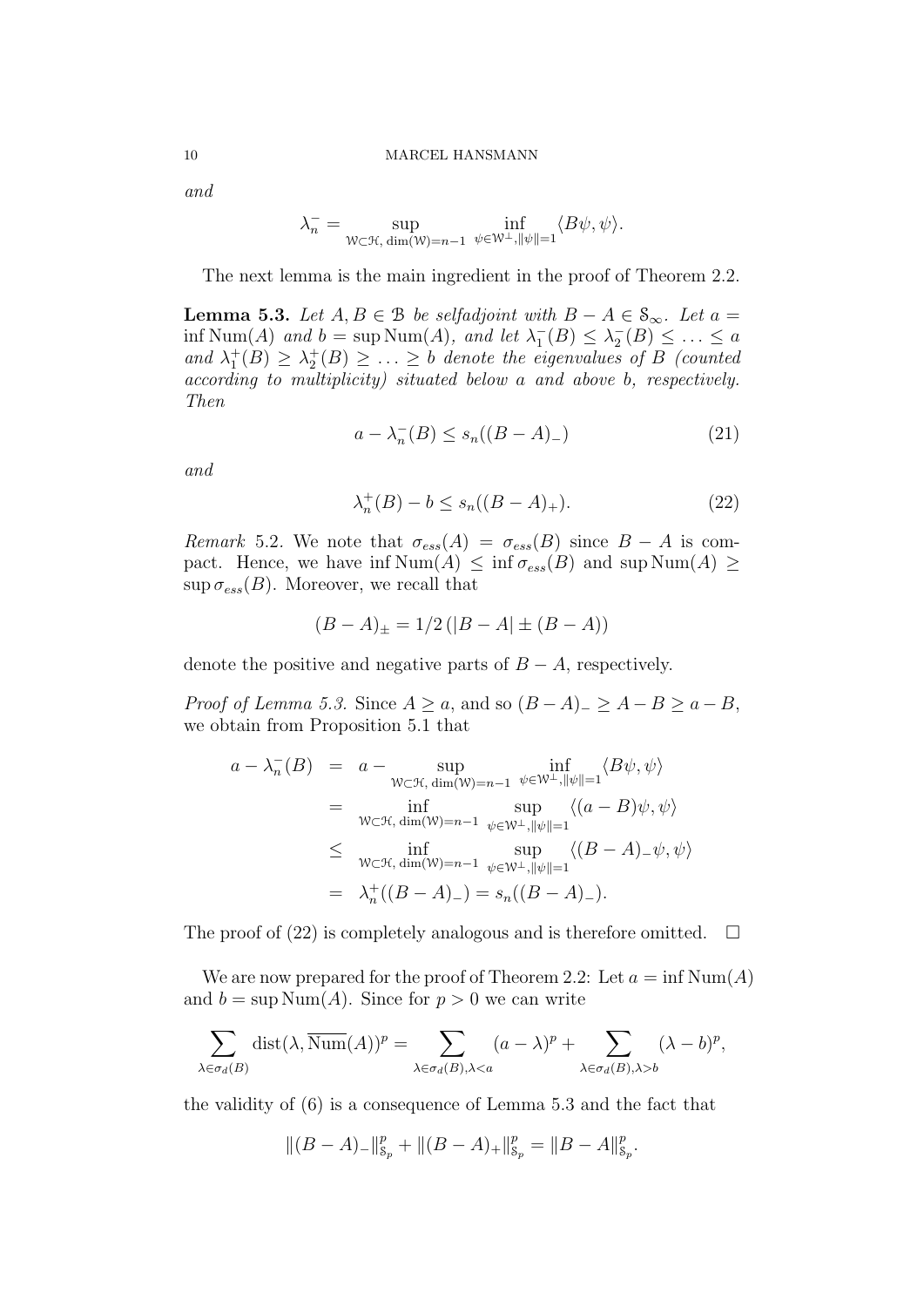**Proof of Theorem 3.1.** Applying Theorem 2.1 with  $A = (a + H_0)^{-1}$ and  $B = (a + H)^{-1}$  we obtain

$$
\sum_{\mu \in \sigma_d((a+H)^{-1})} \text{dist}(\mu, \overline{\text{Num}}((a+H_0)^{-1}))^p \le ||(a+H)^{-1} - (a+H_0)^{-1}||_{\mathcal{S}_p}^p.
$$

Since  $\sigma(H_0) \subset [0,\infty)$  by assumption, the spectral mapping theorem implies that  $\sigma((a+H_0)^{-1}) \subset [0, a^{-1}]$ . But then  $\overline{\text{Num}}((a+H_0)^{-1}) \subset [0, a^{-1}]$ as well, since the numerical range of a bounded selfadjoint operator coincides with the convex hull of its spectrum. Using the spectral mapping theorem once again we thus see that the sum in the previous estimate is bounded from below by

$$
\sum_{\lambda \in \sigma_d(H)} \text{dist}((a+\lambda)^{-1}, [0, a^{-1}])^p.
$$

The proof is completed by noting that for  $\text{Re}(\lambda) > 0$ 

$$
dist((a + \lambda)^{-1}, [0, a^{-1}]) = \frac{|\operatorname{Im}(\lambda)|}{|\lambda + a|^2},
$$
\n(23)

as a short computation shows.

Proof of Theorem 3.2. We start with a lemma.

**Lemma 5.4.** Let  $V \in L^p(\mathbb{R}^d)$ , where  $p > d/2$  if  $d \geq 2$  and  $p \geq 1$  if  $d=1$ . Moreover, let  $V_n \in L^p(\mathbb{R}^d)$  be chosen such that  $||V_n - V||_{L^p} \to 0$ for  $n \to \infty$ . Let  $K \subset \mathbb{C} \setminus [0,\infty)$  be compact and let  $f : \mathbb{C} \setminus [0,\infty) \to \mathbb{R}_+$ be continuous. Then

$$
\sum_{\lambda \in \sigma_d(-\Delta + V) \cap K} f(\lambda) = \lim_{n \to \infty} \sum_{\lambda \in \sigma_d(-\Delta + V_n) \cap K} f(\lambda), \tag{24}
$$

where in each sum every eigenvalue is counted according to its algebraic multiplicity.

Proof. We only provide a sketch. More details can be found in [21], Section 2. Since  $||V_n - V||_{L^p} \to 0$  for  $n \to \infty$ , we obtain that

$$
||(a + (-\Delta + V_n))^{-1} - (a + (-\Delta + V))^{-1}|| \to 0
$$

for  $n \to \infty$  and  $a > 0$  sufficiently large, as, for instance, is a consequence of [20], Theorem VI.3.5. In particular, this implies that each eigenvalue of  $-\Delta+V$  is the limit of a sequence of eigenvalues of  $-\Delta+V_n$ , with the multiplicities being preserved in the obvious manner, see the discussion on page 213 in [20]. Since every compact set  $K \subset \mathbb{C} \setminus [0,\infty)$ can contain only finitely many eigenvalues of  $-\Delta + V$ , the continuity of f implies the validity of (24).

Due to the previous lemma it is sufficient to prove Theorem 3.2 for  $V \in C_0^{\infty}(\mathbb{R}^d)$ . In the following, let  $H = -\Delta + V$  and set  $H_0 =$  $-\Delta + \text{Re}(V)$ . Both H and  $H_0$  are defined on Dom $(-\Delta) = W^{2,2}(\mathbb{R}^d)$ .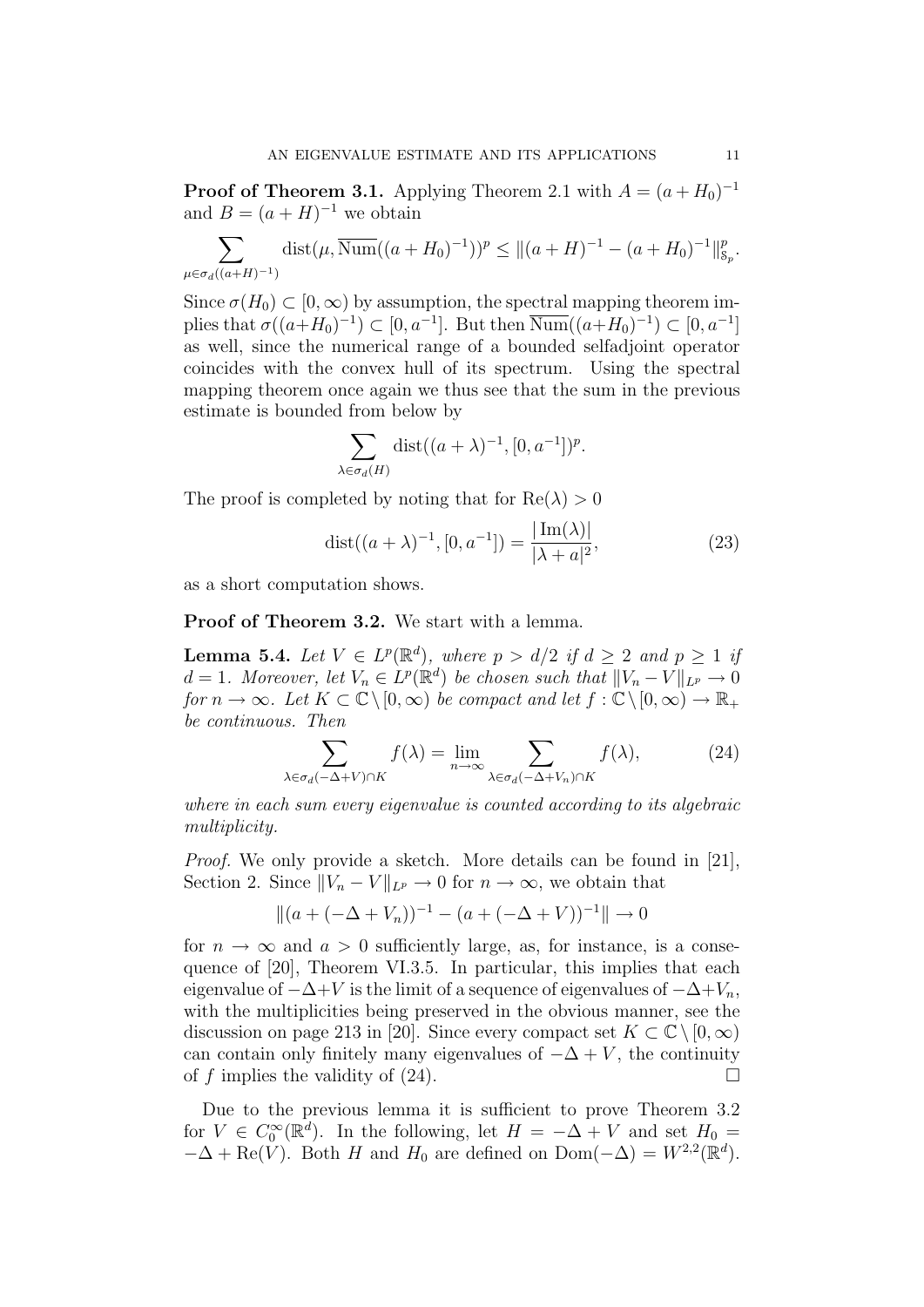Moreover,  $\sigma(H_0) \subset [0,\infty)$  and  $\sigma(H) \subset {\lambda : \text{Re}(\lambda) \geq 0}$  since  $\text{Re}(V) \geq$ 0 by assumption. Hence, Theorem 3.1 implies that

$$
\sum_{\lambda \in \sigma_d(H)} \frac{|\operatorname{Im}(\lambda)|^p}{|\lambda + a|^{2p}} \le ||(a + H_0)^{-1} - (a + H)^{-1}||_{s_p}^p,\tag{25}
$$

provided the right-hand side of (25) is finite. To obtain an estimate on this Schatten norm we adapt an idea used in [21]. First, we rewrite the resolvent difference as

$$
(a+H_0)^{-1} - (a+H)^{-1}
$$
  
=  $i(a+H)^{-1}(a-\Delta)^{1/2}(a-\Delta)^{-1/2}|W|^{1/2}\text{sign}(W)$   

$$
|W|^{1/2}(a-\Delta)^{-1/2}(a-\Delta)^{1/2}(a+H_0)^{-1},
$$

where  $W = \text{Im}(V)$  and  $\text{sign}(W) = W/|W|$ . We will show below that  $(a - \Delta)^{1/2} (a + H_0)^{-1}$  is bounded on H with

$$
\|(a - \Delta)^{1/2}(a + H_0)^{-1}\| \le a^{-1/2} \tag{26}
$$

and that the same is true for the closure of  $(a+H)^{-1}(a-\Delta)^{1/2}$ , initially defined on  $Dom((-\Delta)^{1/2}) = W^{1,2}(\mathbb{R}^d)$ , i.e.,

$$
\|\overline{(a+H)^{-1}(a-\Delta)^{1/2}}\| \le a^{-1/2}.\tag{27}
$$

Hence,

$$
\|(a+H_0)^{-1} - (a+H)^{-1}\|_{\mathcal{S}_p}^p
$$
  
\n
$$
\leq a^{-p} \|(a-\Delta)^{-1/2}|W|^{1/2} \operatorname{sign}(W)|W|^{1/2}(a-\Delta)^{-1/2}\|_{\mathcal{S}_p}^p
$$
  
\n
$$
\leq a^{-p} \|(a-\Delta)^{-1/2}|W|^{1/2}\|_{\mathcal{S}_{2p}}^{2p},
$$

where for the last estimate we used Hölder's inequality for Schatten norms, see [24] Theorem 2.8. Since  $p \ge 1$  and  $p > d/2$ , the proof is concluded by an application of Theorem 4.1 from [24], i.e.,

$$
\|(a-\Delta)^{-1/2}|W|^{1/2}\|_{\mathcal{S}_{2p}}^{2p} \le (2\pi)^{-d} \|(a+|.|^2)^{-1}\|_{L^p}^p \|W\|_{L^p}^p.
$$

It remains to prove (26) and (27). To this end, let  $f \in L^2(\mathbb{R}^d)$ . Then

$$
\|(a - \Delta)^{1/2}(a + H^*)^{-1}f\|^2
$$
  
=  $\langle f, (a + H^*)^{-1}f \rangle - \langle \overline{V}(a + H^*)^{-1}f, (a + H^*)^{-1}f \rangle.$ 

Since  $\text{Re}(V) \geq 0$  we obtain

$$
\| (a - \Delta)^{1/2} (a + H^*)^{-1} f \|^2
$$
\n
$$
= \text{Re}(\langle f, (a + H^*)^{-1} f \rangle) - \text{Re}(\langle \overline{V}(a + H^*)^{-1} f, (a + H^*)^{-1} f \rangle)
$$
\n
$$
\leq \text{Re}(\langle f, (a + H^*)^{-1} f \rangle) \leq |\langle f, (a + H^*)^{-1} f \rangle|
$$
\n
$$
\leq \|f\|^2 \|(a + H)^{-1}\| \leq \frac{\|f\|^2}{\text{dist}(-a, \overline{\text{Num}}(H))} \leq a^{-1} \|f\|^2, \qquad (28)
$$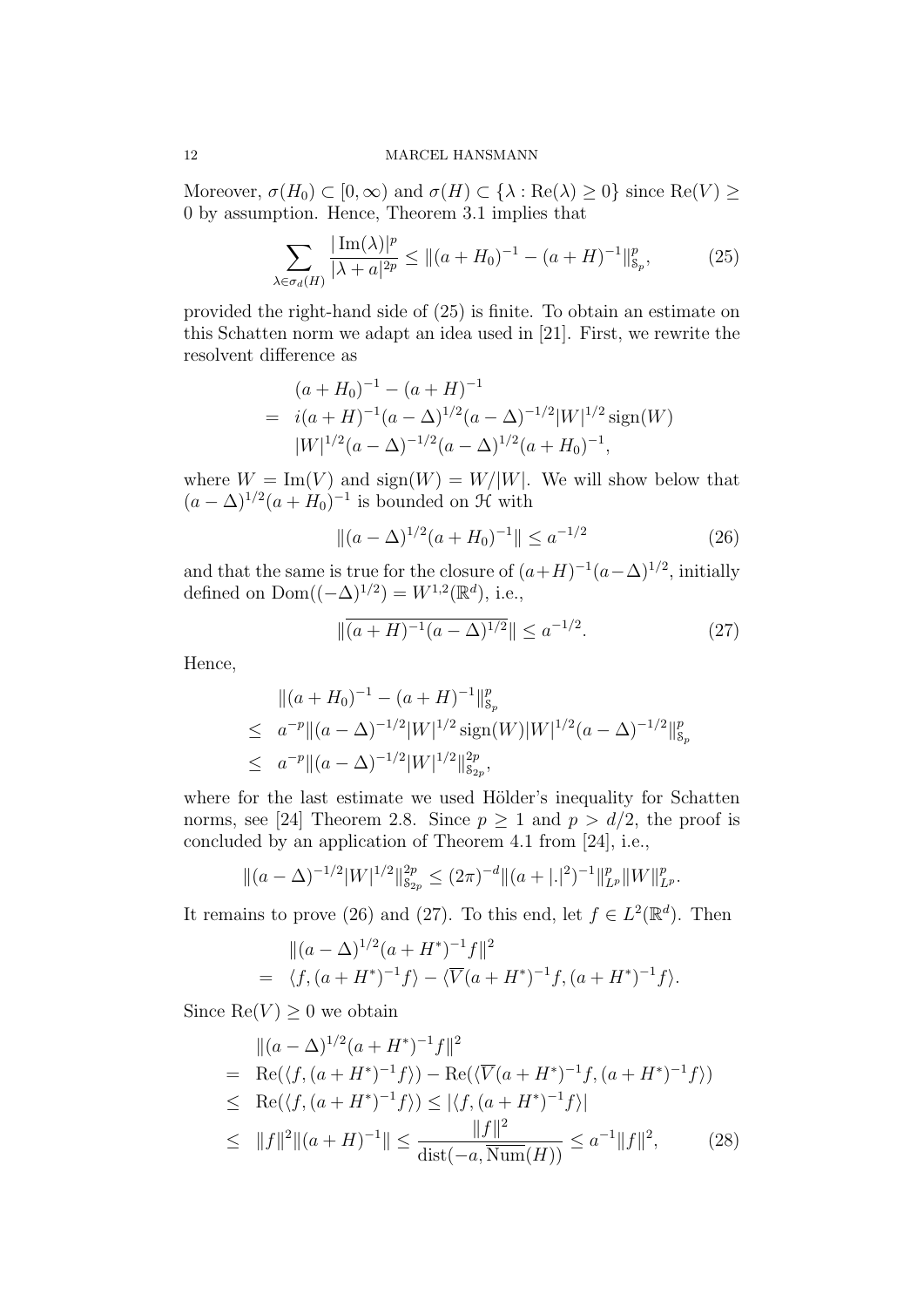where for the last two estimates we used that  $H$  is m-sectorial with  $\overline{\text{Num}}(H) \subset \{\lambda : \text{Re}(\lambda) \geq 0\}$ . But (28) implies (27) since

$$
\overline{(a+H)^{-1}(a-\Delta)^{1/2}} = [(a-\Delta)^{1/2}(a+H^*)^{-1}]^*.
$$

The proof of (26) is similar (and even simpler) and is therefore omitted.

**Proof of Theorem 3.3.** Using that  $|\lambda + a| \leq |\lambda| + a$  we obtain from  $(10)$  that

$$
\sum_{\lambda \in \sigma_d(H)} \frac{|\operatorname{Im}(\lambda)|^p a^{2p-d/2-1+\kappa}}{(|\lambda|+a)^{2p}(1+a)^{2\kappa}} \le C_0 \frac{\|\operatorname{Im}(V)\|_{L^p}^p}{a^{1-\kappa}(1+a)^{2\kappa}}.
$$

Integrating both sides of this inequality with respect to  $a \in (0,\infty)$ leads to

$$
\sum_{\lambda \in \sigma_d(H)} |\operatorname{Im}(\lambda)|^p \int_0^\infty da \, \frac{a^{2p - d/2 - 1 + \kappa}}{(|\lambda| + a)^{2p} (1 + a)^{2\kappa}}
$$
  
 
$$
\leq C_0 ||\operatorname{Im}(V)||_{L^p}^p \int_0^\infty \frac{da}{a^{1 - \kappa} (1 + a)^{2\kappa}}.
$$
 (29)

Here the right-hand side is finite since  $\kappa > 0$ . Substituting  $|\lambda|s = a$ , the integral on the left-hand side of (29) can be rewritten as

$$
\frac{1}{|\lambda|^{d/2-\kappa}} \int_0^\infty ds \, \frac{s^{2p-d/2-1+\kappa}}{(1+s)^{2p}(1+|\lambda|s)^{2\kappa}} \tag{30}
$$

and this integral is bounded from below by

$$
\frac{1}{|\lambda|^{d/2-\kappa} \max(|\lambda|, 1)^{2\kappa}} \int_0^\infty ds \, \frac{s^{2p-d/2-1+\kappa}}{(1+s)^{2p+2\kappa}}.
$$
(31)

Now  $(29)-(31)$  imply the validity of  $(13)$ .

#### 6. Appendix

The following proposition and its corollary imply that inequality (2), and hence Kato's theorem, need not be true for selfadjoint operators A, B in case that  $p \in (0,1)$ .

**Proposition 6.1.** Let  $A, B$  be hermitian matrices on  $\mathbb{C}^n$ . Then for  $p \in (0, 1)$ 

$$
\sum_{\lambda \in \sigma_d(B)} \text{dist}(\lambda, \sigma_d(A))^p \le n^{1-p} \|B - A\|_{\mathcal{S}_p}^p. \tag{32}
$$

Moreover, the constant  $n^{1-p}$  cannot be replaced with any smaller constant.

**Corollary 6.1.** Let  $p \in (0,1)$ . Then there does not exist a constant  $C(p) > 0$  such that for every complex separable Hilbert space  $\mathcal H$  and all selfadjoint bounded operators A, B on  $\mathcal H$  with  $B - A \in \mathcal S_p$  we have

$$
\sum_{\lambda \in \sigma_d(B)} \text{dist}(\lambda, \sigma(A))^p \le C(p) \|B - A\|_{\mathcal{S}_p}^p.
$$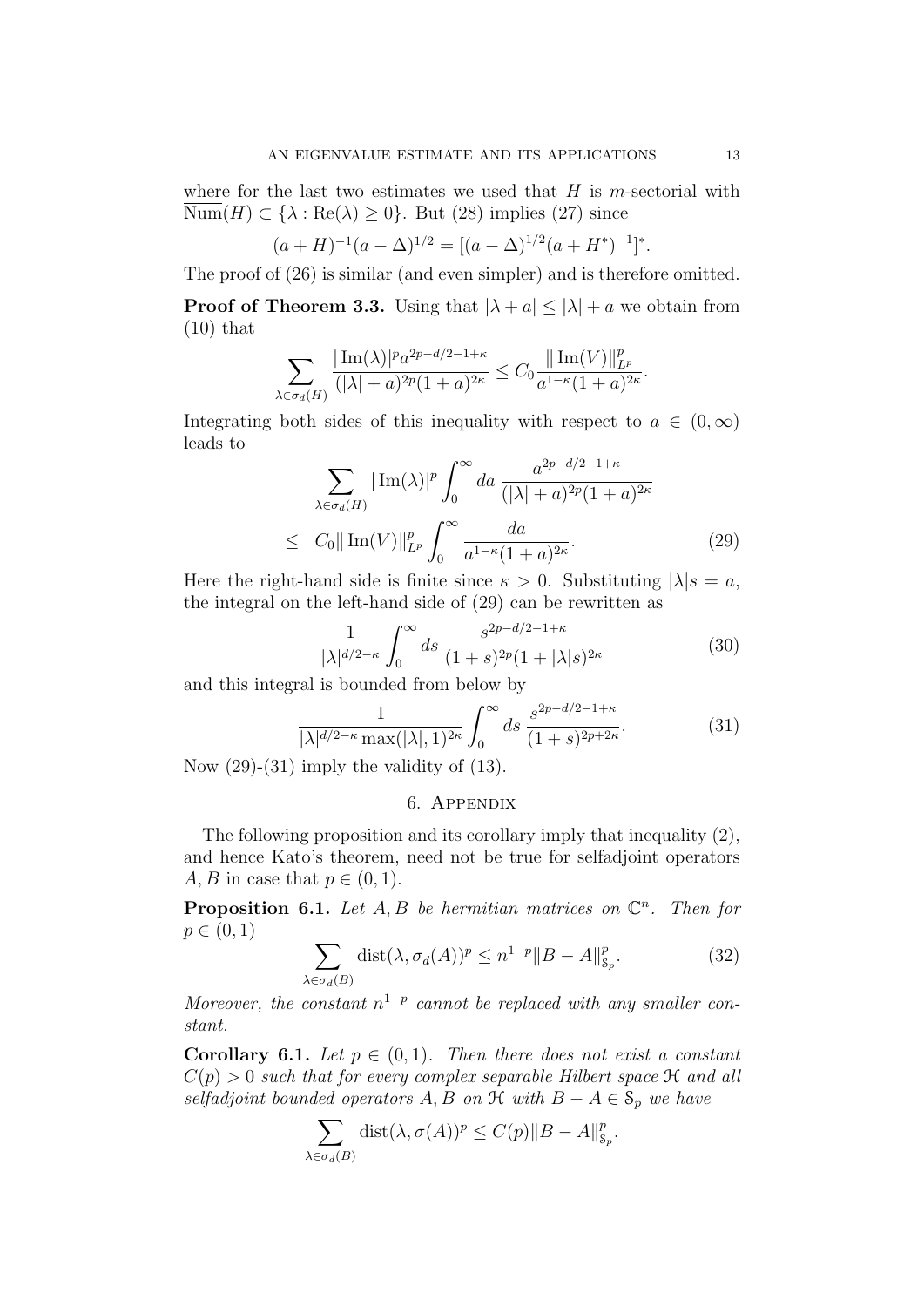*Proof of Proposition 6.1.* Let  $p \in (0,1)$ . First, we note that  $||B A\|_{s_1} \leq \|B - A\|_{s_p}$ . Moreover, the l<sup>1</sup>-norm of a vector  $x \in \mathbb{R}^n$  is bounded from below by  $n^{1-1/p}$  times the  $l^p$ -(quasi-)norm of x, as is a consequence of the inverse Hölder inequality. Put together the last two remarks and the  $p = 1$  case of inequality (2) imply the validity of (32).

Now let  $\{\alpha_k\}_{k=1}^n$  be any sequence of pairwise distinct real numbers. Let  $e_1, \ldots, e_n$  denote the standard basis of  $\mathbb{C}^n$  and define the hermitian diagonal matrix A by setting  $Ae_k = \alpha_k e_k$  for  $k = 1, \ldots, n$ . Further, define the hermitian diagonal matrix D by setting  $De_1 = e_1$  and  $De_k =$ 0 for  $k = 2, \ldots, n$ . Finally, let  $U = (u_1, \ldots, u_n)$  be any unitary matrix on  $\mathbb{C}^n$ , the  $u_k$ 's denoting its orthonormal column vectors, and for  $x > 0$ put  $B(x) = A + xU^*DU$ , so that  $B(x)$  is hermitian as well. Since the  $e_k$ 's are precisely the eigenvectors of A corresponding to the eigenvalues  $\alpha_k$ , standard perturbation theory (see e.g. [22], Section XII.1) implies that for x small enough there exist n pairwise distinct eigenvalues  $\lambda_k(x)$ of  $B(x)$  obeying

$$
\lambda_k(x) = \alpha_k + x \langle U^* D U e_k, e_k \rangle + O(x^2)
$$
  
=  $\alpha_k + x |u_{k,1}|^2 + O(x^2)$ ,

where  $u_k = (u_{k,1}, \ldots, u_{k,n})^T$  and  $k = 1, \ldots, n$ . Hence, for x small enough

$$
\sum_{\lambda \in \sigma_d(B(x))} \text{dist}(\lambda, \sigma_d(A))^p = x^p \sum_{k=1}^n |u_{k,1}|^{2p} + O(x^{2p}).
$$

Regarding the  $S_p$ -norm of  $B(x) - A$ , we have

$$
||B(x) - A||_{\mathcal{S}_p}^p = x^p ||U^*DU||_{\mathcal{S}_p}^p = x^p ||D||_{\mathcal{S}_p}^p = x^p,
$$

so for  $x \to 0$ 

$$
\frac{\sum_{\lambda \in \sigma_d(B(x))} \text{dist}(\lambda, \sigma_d(A))^p}{\|B(x) - A\|_{S_p}^p} \rightarrow \sum_{k=1}^n |u_{k,1}|^{2p}.
$$

It remains to note that we can always find orthonormal vectors  $u_k$  such that  $u_{k,1} = 1/$ √  $\overline{n}$  for every  $k = 1, \ldots, n$ . For instance, we can choose  $u_1 = (1/$  $\sqrt{n}, \sqrt{1-1/n}, 0, \ldots, 0)^T$  and define recursively

$$
u_{k} = \begin{pmatrix} u_{k-1,1} & & & \\ \vdots & & & \\ u_{k-1,k-1} & & \\ -\left(\sum_{j=1}^{k-1} u_{k-1,j}^{2}\right) / u_{k-1,k} & & \\ \sqrt{1 - \sum_{j=1}^{k} u_{k,j}^{2}} & & \\ 0 & & & \\ & & \vdots & \\ 0 & & & \end{pmatrix}, \quad k = 2, \ldots, n-1
$$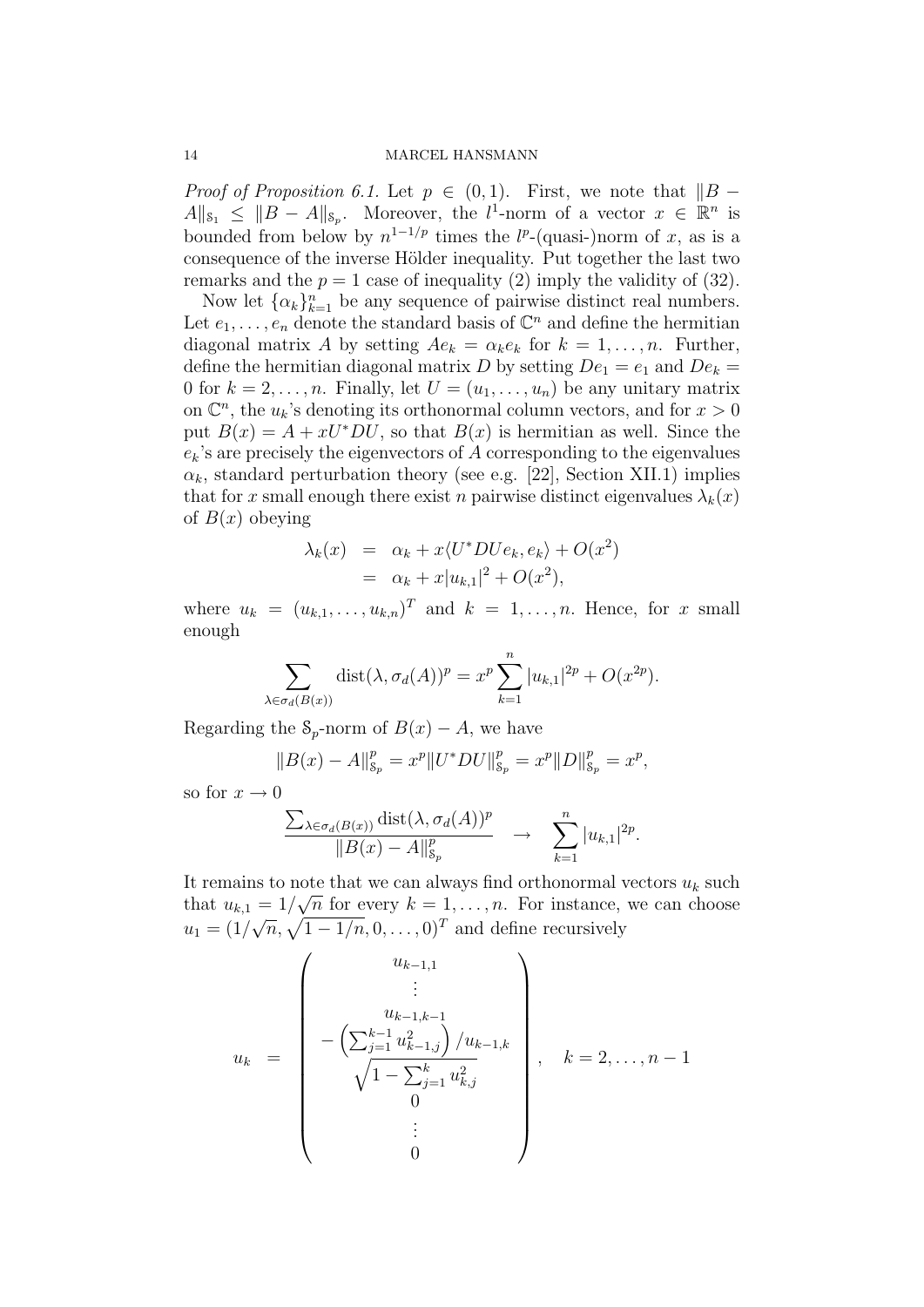and  $u_n = (u_{n-1,1}, \ldots, u_{n-1,n-1}, -u_{n-1,n})^T$ .

#### **ACKNOWLEDGMENTS**

The author would like to thank M. Demuth, M. J. Gruber and G. Katriel for their valuable comments.

#### **REFERENCES**

- [1] R. Bhatia. Matrix analysis, volume 169 of Graduate Texts in Mathematics. Springer-Verlag, New York, 1997.
- [2] R. Bhatia. Perturbation bounds for matrix eigenvalues, volume 53 of Classics in Applied Mathematics. Society for Industrial and Applied Mathematics (SIAM), Philadelphia, PA, 2007. Reprint of the 1987 original.
- [3] R. Bhatia and Ch. Davis. Perturbation of extended enumerations of eigenvalues. Acta Sci. Math. (Szeged), 65(1-2):277–286, 1999.
- [4] R. Bhatia and K. B. Sinha. A unitary analogue of Kato's theorem on variation of discrete spectra. Lett. Math. Phys., 15(3):201–204, 1988.
- [5] A. Borichev, S. Golinskii, and S. Kupin. A Blaschke-type condition and its application to complex Jacobi matrices. Bull. London Math. Soc., 41:117–123, 2009.
- [6] R. Bouldin. Best approximation of a normal operator in the Schatten p-norm. Proc. Amer. Math. Soc., 80(2):277–282, 1980.
- [7] V. Bruneau and E. M. Ouhabaz. Lieb-Thirring estimates for non-self-adjoint Schrödinger operators. J. Math. Phys., 49(9):093504, 10, 2008.
- [8] M. Demuth, M. Hansmann, and G. Katriel. On the discrete spectrum of nonselfadjoint operators. J. Funct. Anal., 257:2742–2759, 2009.
- [9] M. Demuth and G. Katriel. Eigenvalue inequalities in terms of Schatten norm bounds on differences of semigroups, and application to Schrödinger operators. Ann. Henri Poincaré, 9(4):817-834, 2008.
- [10] K.-J. Engel and R. Nagel. One-parameter semigroups for linear evolution equations. Springer-Verlag, New York, 2000.
- [11] R. L. Frank, A. Laptev, E. H. Lieb, and R. Seiringer. Lieb-Thirring inequalities for Schrödinger operators with complex-valued potentials. Lett. Math. Phys., 77(3):309–316, 2006.
- [12] I. C. Gohberg and M. G. Krein. Introduction to the theory of linear nonselfadjoint operators. American Mathematical Society, Providence, R.I., 1969.
- [13] L. Golinskii and S. Kupin. Lieb-Thirring bounds for complex Jacobi matrices. Lett. Math. Phys., 82(1):79–90, 2007.
- [14] K. E. Gustafson and D. K. M. Rao. Numerical range. Universitext. Springer-Verlag, New York, 1997.
- [15] U. Haagerup and P. de la Harpe. The numerical radius of a nilpotent operator on a Hilbert space. Proc. Amer. Math. Soc., 115(2):371–379, 1992.
- [16] M. Hansmann. Estimating eigenvalue moments via Schatten norm bounds on semigroup differences. Math. Phys. Anal. Geom., 10(3):261–270, 2007.
- [17] M. Hansmann and G. Katriel. Inequalities for the eigenvalues of nonselfadjoint Jacobi operators. Complex Anal. Oper. Theory, to appear. DOI 10.1007/s11785-009-0040-2.
- [18] D. Hundertmark and B. Simon. Lieb-Thirring inequalities for Jacobi matrices. J. Approx. Theory, 118(1):106–130, 2002.
- [19] T. Kato. Variation of discrete spectra. Comm. Math. Phys., 111(3):501–504, 1987.

 $\Box$